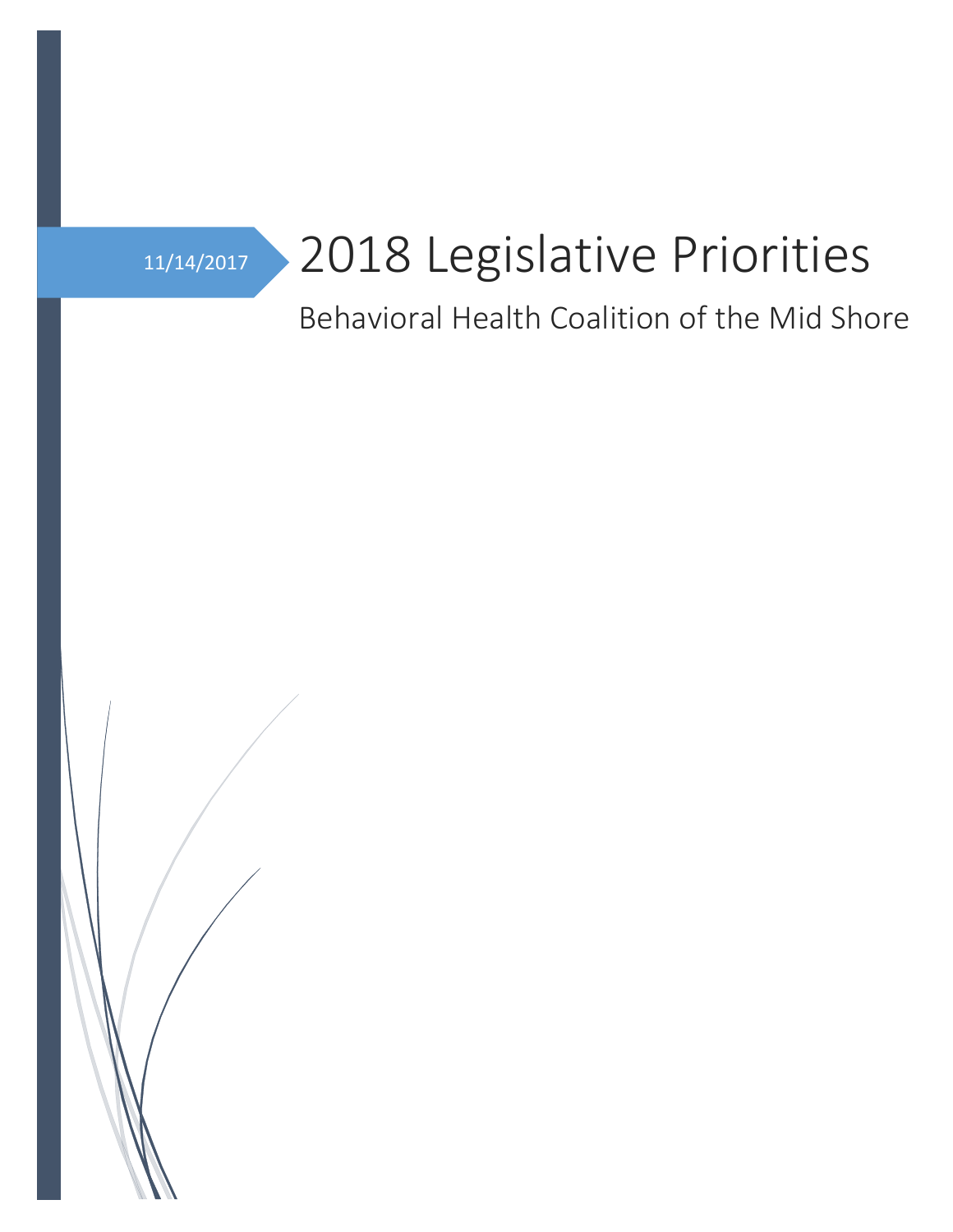## **Closure of Adventist Behavioral Health Eastern Shore**

**Problem:** Since the closure of Adventist Behavioral Health Eastern Shore, November 30, 2016, there has been no introduction of new services on the entire Eastern Shore. In addition, several other residential treatment centers including Good Shepherd Services of Baltimore County and Advoserve of Delaware have recently closed. The Lois E. Jackson Unit of Cumberland Maryland converted their inpatient adolescent substance abuse treatment into adult programming.

Over the course of the last 10 months, 18 mid-shore youth requiring residential level of care have been placed on the western shore to receive services. The burden of seeking treatment for their child continues to impact the family's ability to work and the overall wellness of the family.

In spring of 2017, the Governor's Office of Children (GOC), Maryland Department of Health (MDH) and Department of Human Services (DHS) began collaboration on the return of Maryland children in out of state placements. The goal: to bring 38 Maryland youth back into local residential treatment centers and group homes is to be completed by Labor Day; this further impacts capacity on an increasingly limited system of care.

There were hopes that Adventist Behavioral Health at Peninsula Regional Medical Center would expand inpatient services to children and adolescents. However, services remain outpatient exclusively. Mid Shore Behavioral Health recently experienced a termination of services by the current Care Coordination Organization, Choices Coordinated Care Solutions and had to reissue a request for proposals to which no proposals were received. The entire continuum of care for children and adolescents is at risk. MSBH is currently in negotiations with an approved regional provider for service provision.

Families with children with severe behavioral health needs have often exhausted community resources, as well as their own financial, physical and emotional resources. These families will now have no option for Residential Treatment or Level V schooling for their children and youth on the Eastern Shore, thus increasing the disconnection of children and youth from their families and community.

**Update:** As of October 1, 2017 MSBH contracted with Wraparound Maryland, Inc. to provide Child and Adolescent Mental Health Case Management Services to youth and families of the Mid-Shore. MSBH is currently in discussions with an Intensive In-home Services (IIHS) provider to contract for service provisions for 1915i eligible children, which would also open access to respite, expressive and experiential therapies through the fee for service system.

Representatives from the Behavioral Health Administration announced that Woodbourne, a Residential Treatment Center located in Baltimore County is considering opening a 45-bed treatment facility which would be located in Dorchester County (at the previous Adventist location). There has been no time frame outlined for the implementation of this service nor are any plans finalized.

While there is hope for increased community based services and the possibility of access to local inpatient treatment, the current reality is there still is an extreme shortage of behavioral health treatment options for children and adolescents statewide. A shortage of inpatient beds has left children waiting in the emergency rooms for days and weeks at a time. Access to behavioral health services continue to be a hardship for Maryland youth and families.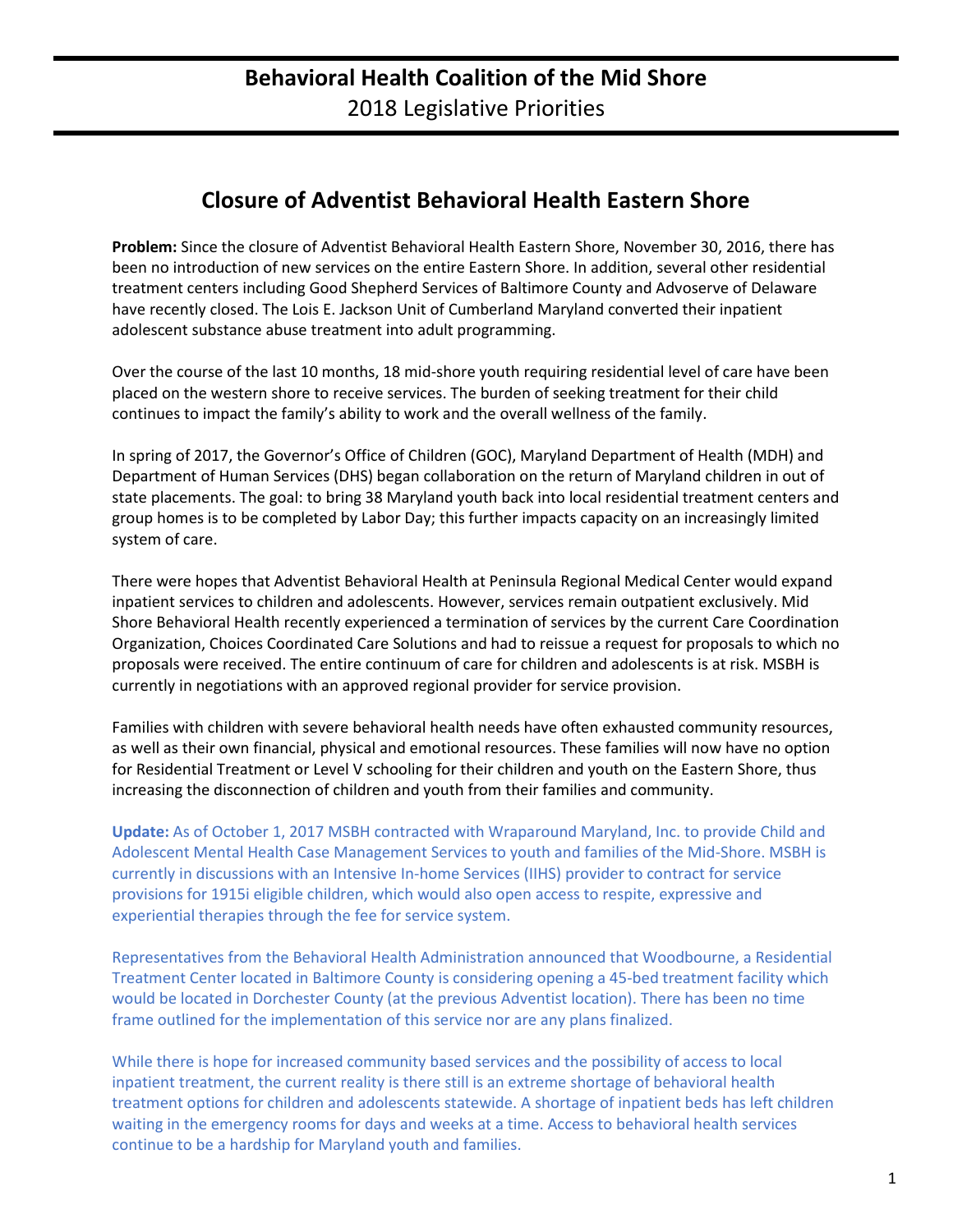**Solution/Support:** The priority for families living on the Eastern Shore of Maryland who have children and youth with intense behavioral health needs, should be to treat the children, youth and families close to home, in their rural setting where staff understand the culture of these families. In order to accomplish this, we need quality programs on the Eastern Shore; such as high quality evidence-based programming at all levels- Residential, Acute, Intensive Outpatient, Partial Hospitalization and Level V Non-Public Schools. In order to accomplish this, it will take additional funding to fill the gaps that are being created by the closure of Adventist Behavioral Health Eastern Shore. Statewide initiatives to provide supports in the community, such as the 1915i waiver, are not currently accessible to children and youth on the Eastern Shore due to the lack of in-home providers and the lack of 24 hour crisis response services.

As the Behavioral Health Coalition, we ask that you educate yourself on the impact this closure has had on your constituents, families and children from the Eastern Shore, and seek additional funding to reopen the facility based centrally on the Eastern Shore and/or provide additional funding, including startup funds, to increase community-based services available to treat children and youth on the Eastern Shore.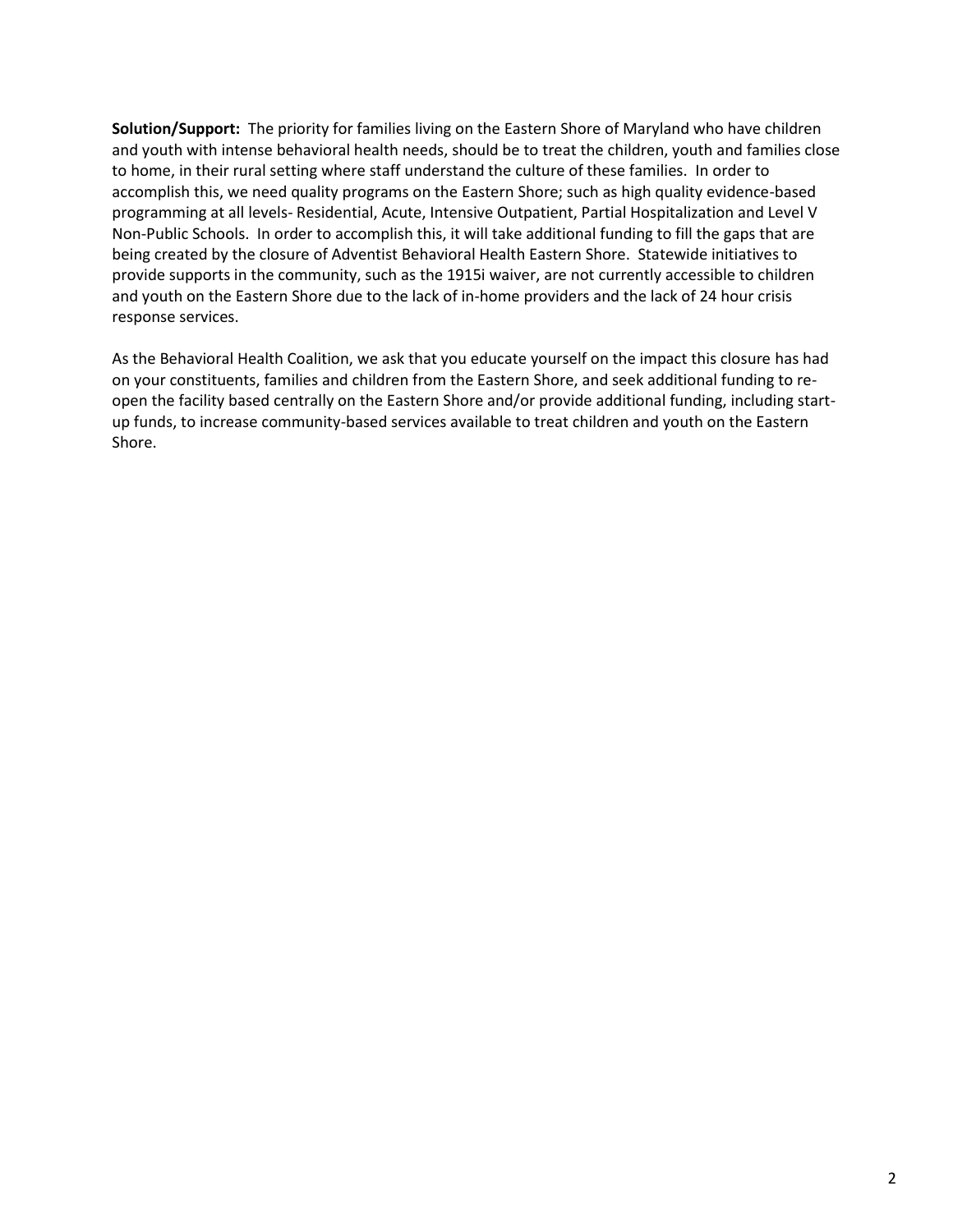## **Behavioral Health Integration in the Mid-Shore Region**



"Integration is the strategic alignement and coordination of systems management resources at the local juristiction level, to ensure quality of services and support for individuals with behavioral health conditions and increase the effeciveness and efficiency of behavioral health system, without comprimising the integrity of local programs' missions or objectives. This is not a "one size fits all" as there are many ways to envision, structure, approach and achieve integration". (Maryland Behavioral Health Integration Project, Principles for Local Systems Management Infomration, September 2017 DRAFT).

In July of 2014, the Mental Hygiene Administration and Alcohol and Drug Abuse Administration merged to become the Behavioral Health Administration (BHA). Since then, the work to support and encourage integration on a local level has been a priority of BHA. Integration has been required to our provider community, with our mental health and substance use providers, and now our local authorities are facing on the same expectations. The task of the management of our fee-for-service system and grants based programming/services has been a collaborative effort in the mid-shore. In our mid-shore region, we have made attempts to integrate independent of any guidance or mandate on a state level. As you can see from the graphic below, we have experienced our own challenges with the identification of what is the "best model" for our region.

| <b>County</b>       | <b>FY2015</b>  | <b>FY2016</b>  | <b>FY2017</b>        | <b>FY2018</b>        |
|---------------------|----------------|----------------|----------------------|----------------------|
| <b>Caroline</b>     | <b>Partial</b> | <b>Partial</b> | <b>LDAAC Support</b> | <b>LDAAC Support</b> |
|                     | Integration    | Integration    | Only                 | Only                 |
| <b>Dorchester</b>   | <b>Partial</b> | <b>Partial</b> | <b>Partial</b>       | <b>Partial</b>       |
|                     | Integration    | Integration    | Integration          | Integration          |
| Kent                | <b>Partial</b> | <b>Partial</b> | No Integration       | No Integration       |
|                     | Integration    | Integration    |                      |                      |
| <b>Queen Anne's</b> | <b>Partial</b> | <b>Partial</b> | No Integration       | <b>Partial</b>       |
| (Not a provider)    | Integration    | Integration    |                      | Integration          |
| <b>Talbot</b>       | <b>Partial</b> | <b>Partial</b> | <b>Partial</b>       | No Integration       |
| (Not a provider)    | Integration    | Integration    | Integration          |                      |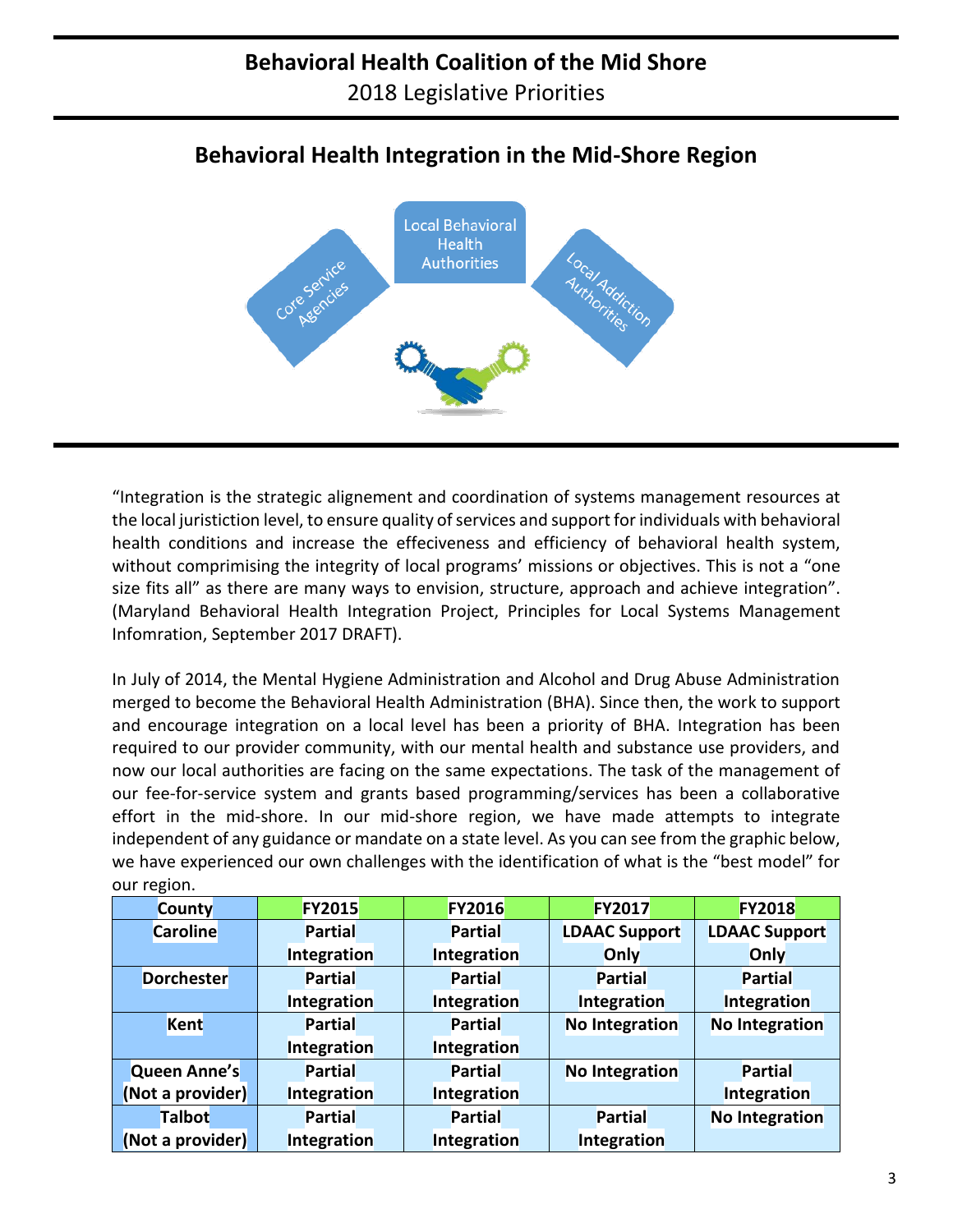Mid Shore Behavioral Health, Inc. serving as the Core Service Agency for the five mid-shore counties, and the Local Addictions Authorities (5) have worked to maintain the focus of our work in the community to support BHA's five (5) established priority areas and support the development of a service delivery system of care that provides opportunity for individuals across the lifespan to access needed service regardless of the system point of entry. The five priority areas are as follows:

- *Moving toward an integrated system of care;*
- *Improving access and quality of service throughout the continuum of care;*
- *Building infrastructure to support system capacity to collect, analyze, and track data to improve service delivery outcomes;*
- *Developing and implementing population-based efforts to promote wellness;*
- *Reviewing the array of services provided to individuals requiring inpatient care to develop specific strategies to address hospital capacity.*

Our mid-shore region finds ourselves in the midst of uncertainty as it relates to the Maryland Behavioral Health Integration Project report. As systems planners, managers, and in the case of some of our Local Addictions Authorities, that are providers, we are uncertain as to how our makeup will look in the future following the recommendations of the Legislative Report on Integration Planning for Behavioral Health.

## **Additional information from the Talbot County Health Department on Integration:**

Traditionally, the Local Addictions Authorities through the local Health Departments have collaborated with Maryland Department of Health (MDH) Behavioral Health Administration (BHA) to integrate systems planning and management of the Public Behavioral Health System (PBHS) including planning, managing, and monitoring publicly funded substance use disorder services in each of the Mid-Shore counties. The Health Departments and Local Addictions Authorities (LAA) of each jurisdiction oversee some combination of the following: Prevention programming, participation in recovery activities, recovery and wellness centers, client linkage to services and systems navigation, consultation/case management, screening and assessment for grant funded services, recovery housing, and developing and implementing integrated behavioral health treatment services and recovery supports in collaboration with other health authorities, public and private service providers, human services agencies and somatic care providers.

- o Prevention/Education
- o Narcan Trainings and Distribution
- o Tobacco Cessation
- o Peer Support
- o Care Coordination
- o Prevention, behavioral health treatment, and recovery support services for women and women with children
- o Addiction Specialist in the local Department of Social Services
- o Adult Drug Court (Circuit Problem Solving Court)
- o 8-505 court ordered evaluations
- o Substance use disorder treatment in local Detention Center through STOP Grant
- o Safe Streets Initiative
- o Mid-Shore Opioid Misuse Prevention Program
- o Opioid Operational Command Center/Opioid Intervention Team
- o Opioid Task Force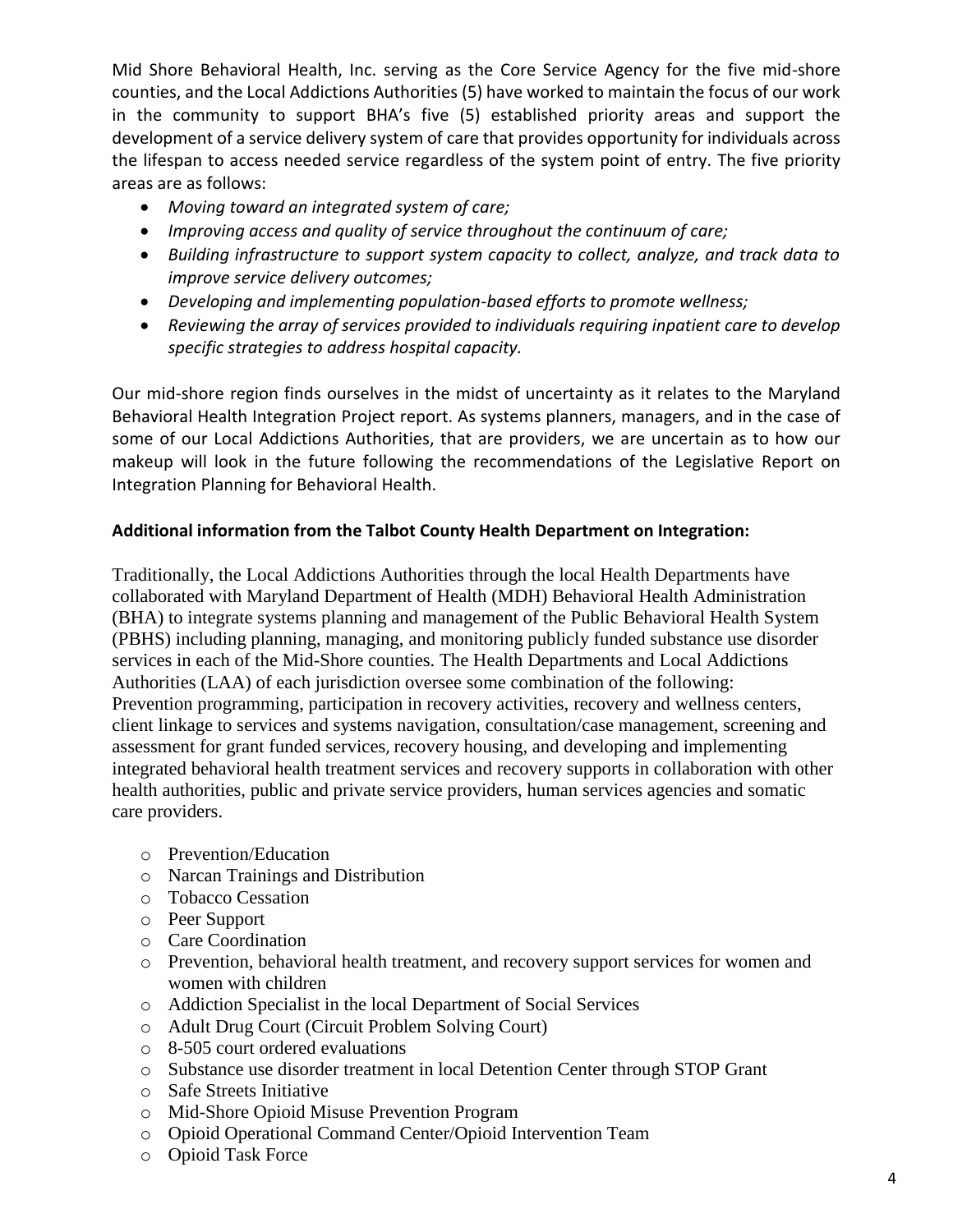- o Local Drug and Alcohol Abuse Council (LDAAC)
- o Peers in the hospital/ED
- o Wellness and Recovery Centers
- o Opioid Treatment Programs (OTPs)

As of January 1, 2017, grant funds for ambulatory substance-related disorder services have been removed from the annual jurisdictional awards and moved to the Administrative Service Organization (ASO), Beacon Health Options. For some mid-shore counties, the focus has shifted from delivering direct outpatient services to organizing patient care activities in the community and planning for the jurisdiction's needs, including addressing gaps in the service delivery system. Dorchester and Caroline counties continue to provide direct care for outpatient addictions in addition to partial LAA functions. Each jurisdiction must also meet new requirements under COMAR 10.63 for accreditation and/or licensure to continue to provide grant funded or outpatient treatment services.

The Mid Shore region is unique in its geographic coverage, widely dispersed population and differentiated service funding. Behavioral Health Integration for system managers must estimate impacts in other state agencies that invest in behavioral health programs such as the Courts, Parole and Probation, local Departments of Social Services and correctional facilities, as well as the impact on the provider stakeholder networks. We are hopeful that systems integration may maximize patient access while reducing duplication of services with enhanced information systems for data sharing, collection and analysis including submission of categorical grants and All Hazards Plans for each jurisdiction. Separate processes currently exist between authorities for developing and disseminating public and consumer education and information, coordinating care of high risk and high cost patients in need of multiple ancillary services, uninsured exception requests, and the monitoring function of those entering Levels 3.3, 3.5, and 3.7 with public funding. Separate councils also exist within each jurisdiction to coordinate efforts for preventing, intervening with, and treating alcohol and drug abuse, and strategies to deliver and fund mental health prevention programs, intervention and treatment services.

Mid Shore Behavioral Health, Inc. and Local Addictions Authorities recognize that each has separate responsibilities and perspectives and that, to be successful in integrating behavioral health systems customized to regional and local factors, we must proceed jointly in the provision and integration of services, ensuring adequate supply and quality of services, and in compliance with federal, state and organizational requirements. Behavioral Health Integration of the authorities at the local level needs to be complimentary of each jurisdiction's design as it relates to SRD and cooccurring capable services and the organizations that provide critical programs for our most vulnerable residents. It should allow for greater collaboration between providers so that individuals may access the level of care needed at the time needed. Systems integration may also allow for the development of new approaches to care delivery and holistic patient management, as there is an equal need to link physical and behavioral health, and to build bridges to housing, transportation and other complex social needs.

**We need your support to keep the Behavioral Health Integration Project a priority in the upcoming session, as the recommendations from BHA's Integration Consultant/Project Lead, Diane Stollenwerk, MPP, will be a priority for us on a local level to strategize our next steps with ensuring a system of care and management that is a best fit for our rural region.**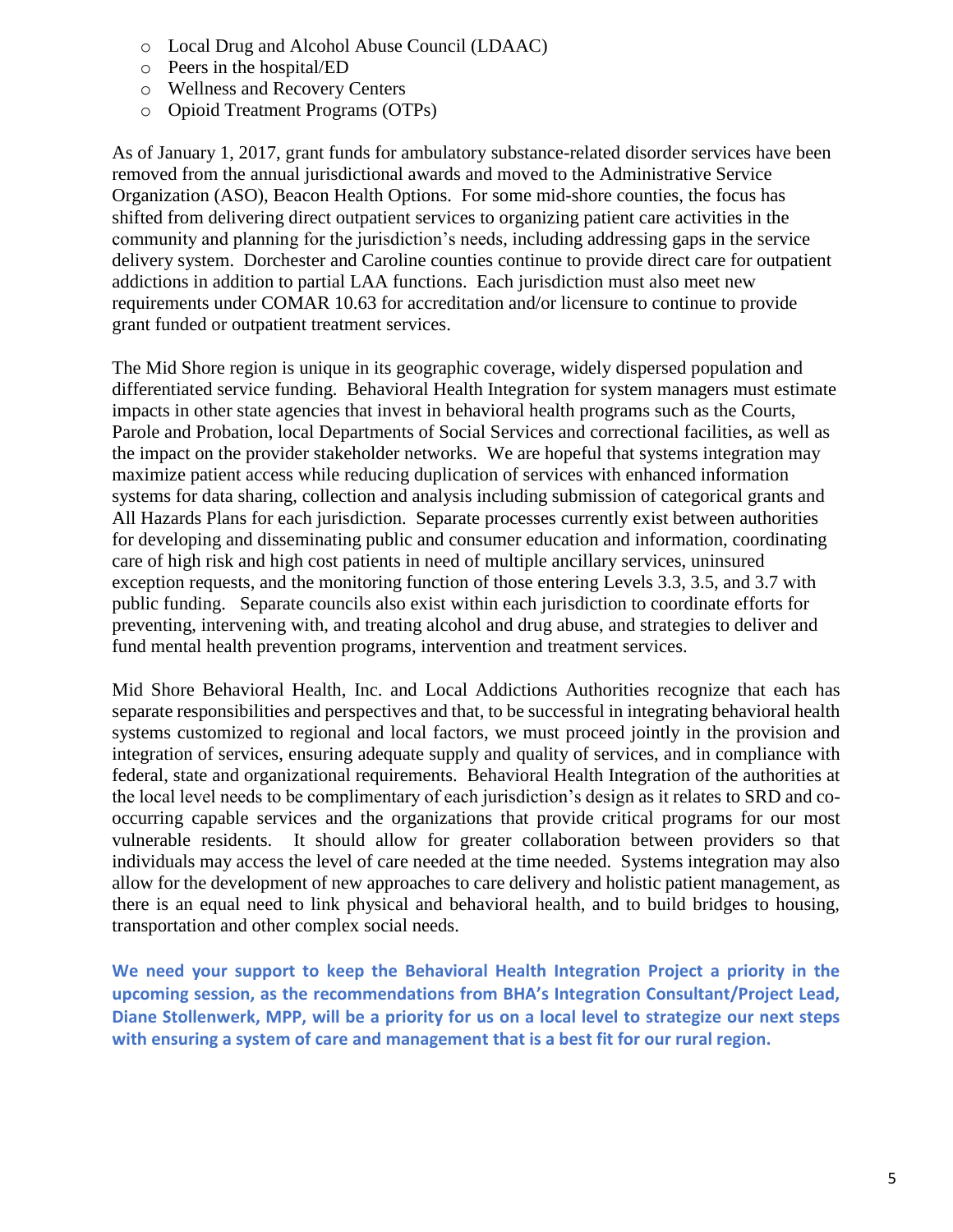## **Behavioral Health Coalition of the Mid Shore** 2018 Legislative Priorities

## **Private Insurance Credentialing**

*Recommendations to Streamline the Credentialing Process*

**Problem:** The State of Maryland is in the midst of a shortage of licensed Behavioral Health professionals that negatively impacts client access to care. This situation is further impacted by a lengthy credentialing process that all too often results in the insurance company denying otherwise eligible staff from providing services. Therefore, clients who are paying premiums to the insurance company for behavioral health are prevented from accessing those services.

The insurance companies limit otherwise eligible practitioners within a geographic area. There appears to be no consideration for rural areas where transportation can present a barrier for clients, who in order to access care, would need to travel up to 50 miles from their residence and perhaps be required to obtain services at an agency or from a counselor they do not wish to utilize.

When credentialed staff leave, the agency typically cannot replace that staff person with another qualified staff in order to maintain (never mind increase) its capacity to continue services for clients of that insurance company or serve others that may be on the agency waiting list. This is counterintuitive to the "any willing provider" approach that Maryland purports to provide. Some insurance companies require submitting written vs. online applications and/or rarely respond to an application within their own processing timeline(s). With CareFirst, it takes 120 days for it to credential the agency and then another 120 days for the behavioral health staff to be credentialed by Magellan. That delays the agency staff (assuming the application is not denied) for 6+ months before they could provide services to a CareFirst insured client.

Private insurance companies do not recognize the LGPC or LGSW credential. This even more severely limits the Workforce Capacity for the 2 years it takes for someone to obtain the LCPC or LGSW-C credential the insurance company recognizes. Medicare has the same limitation except that it does not even recognize the LCPC credential!

If the agency is not accredited, some insurance companies require a site visit before it will credential the agency or its staff.

**Solution/Support:** For true parity for client access and client choice, require all private insurance companies to credential the agency vs. every individual provider within the agency. The agency could report on its internal credentialing process to ensure its staff meet the necessary requirements. **For example, Cigna now has a contract in effect with Corsica River as an agency that is expediting paneling individual staff. The credentialing of an agency with the agency ensuring the credentialing of individual staff is a more efficient process.**

It appears advantageous for the insurance companies to stretch out the credentialing process and/or ultimately deny the application to credential the agency or its staff. Whereas, the agency is motivated to credential staff to provide the needed services.

**Another option:** Once a licensed professional is credentialed with the insurance company, allow that provider to retain that credential, as long as they maintain their license, and use it wherever they work. This would allow the agency to recruit credentialed staff to maintain the capacity needed to avoid or minimize wait listing clients with that type of insurance and not incur all the time, expense and delay it currently takes to try to get each individual staff credentialed (which could just end in a denial anyway).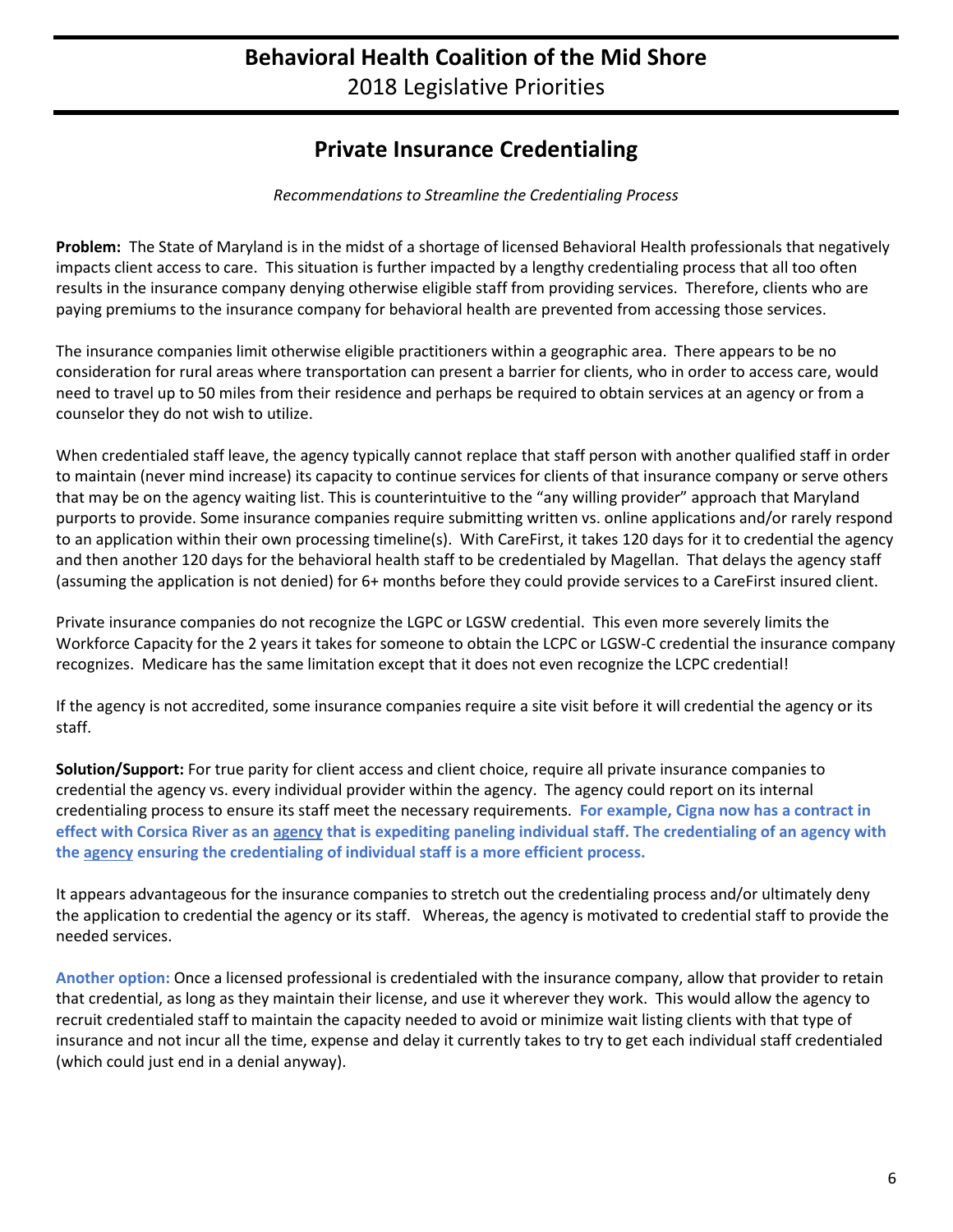## **Behavioral Health Service Delivery Expansion to Meet Increased Demand**

*Recommendations to streamline Program Licensure for new services and/or new locations.*

The Eastern Shore is in the midst of an opiate epidemic and a rising demand for behavioral health services. At the same time, local Health Departments, in response to the transition from grants to feefor-service, have or are planning to discontinue or severely limit their provision of SUD (Substance Use Disorder) treatment services as of Jan 2017.

**Problem**: Per the attached Beacon Health Options (BHO) Provider Alert, it takes about 6 months for a new program and/or a new site to go from application to operational.

There is no time frame listed for obtaining an NPI (National Provider Identification) number which can take anywhere from 1 day to 1 month.

The process implies a provider must incur the start-up costs related to securing a site to be inspected for at least 6 months prior to being able to provide billable services. This places a fiscal burden/disincentive on the provider.

The application is to include the resumes of staff who will provide services about 6 months out. This implies the provider has staff employed or waiting to be employed for 6 months prior to being able to provide billable services. This is another fiscal burden/disincentive.

The process is totally sequential – no steps can be accomplished simultaneously. Subsequent parties in the process must receive written verification from the prior party before the provider can start the next step in the process. This could be streamlined as indicated below.

Both OHCQ (Office of Health Care Quality) and Medicaid send different people to visit the same site. Depending on the number and timing of applications a provider submits, these two site visits could potentially occur in the same week.

The attached chronology of 1 provider's efforts to develop new services and service locations illustrates the process.

**Solution/Support:** The OHCQ time frame is half the total amount of time to begin service provision. This extended period of time seems to be due to the small number of staff available to make site visits statewide. This time lag could be eliminated if currently approved providers have the site visit waived, especially if the new services will be provided at currently approved locations.

The Medicaid site visit appears to replicate the OHCQ site visit. If OHCQ & Medicaid could coordinate site visits, and/or if OHCQ & Medicaid could accept electronic (followed by written) verification from each other that the site meets criteria, this step in the process could be accomplished faster.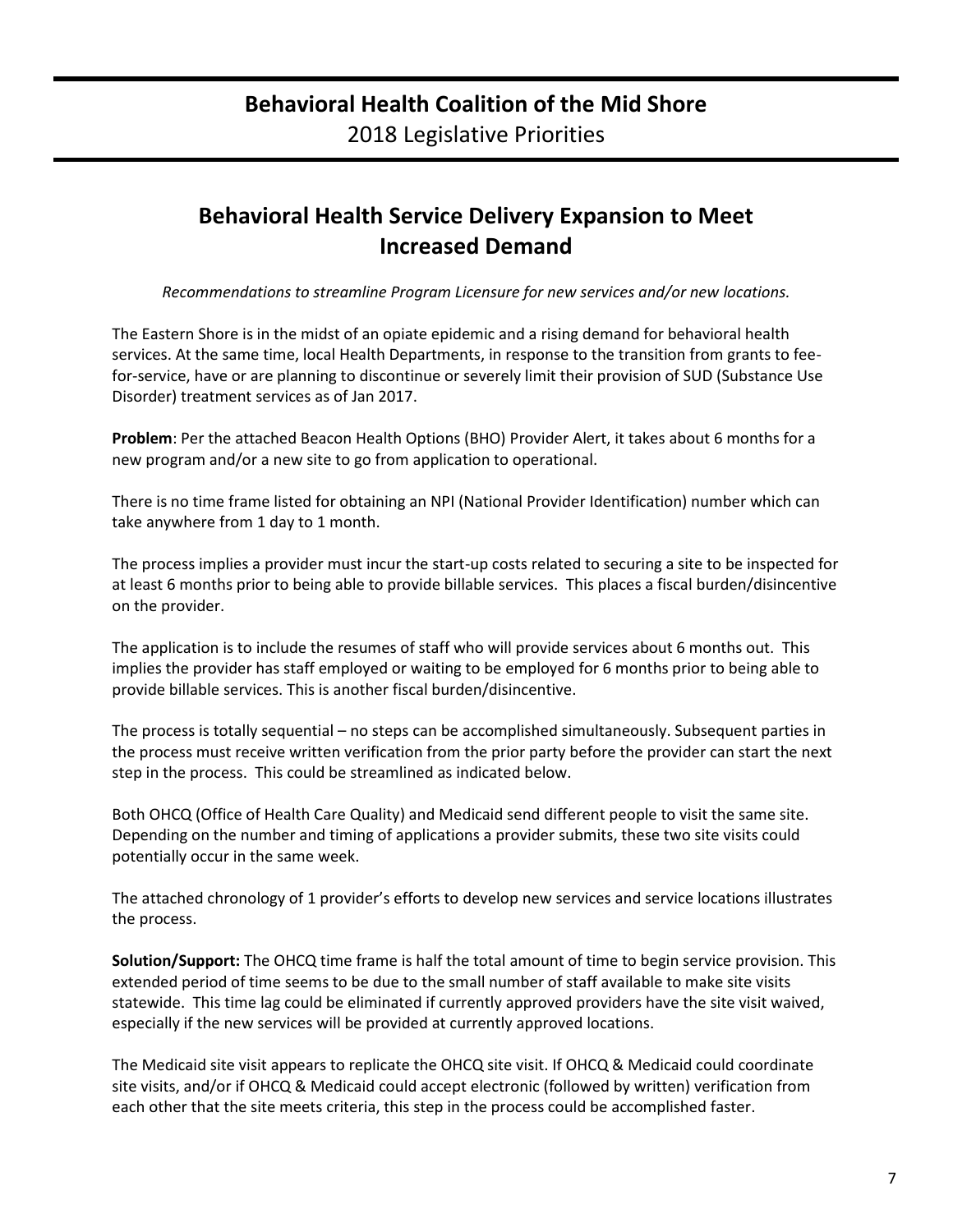If the site visit(s) are waived, or at least completed more timely, the NPI number can be obtained faster. Additionally, if the NPI number could be requested at the time of application & approved upon OHCQ/Medicaid approval, the process could be further streamlined.

Once the OHCQ approval, NPI number & Medicaid approval is obtained, which BHO is awaiting, BHO can register the provider.

It seems the overall timeframe could be reduced by at least 50% thus saving the provider at least 50% in potential start-up costs.

Providers could be incentivized to expand services by BHA/CSA's providing start-up funds. This has recently occurred for SUD service expansion.

UPDATE: The new vendor is in place and conducting webinars. All Outpatient Mental Health Clinic's need to register the NPI# for every provider of services and keep the list updated.

This in addition to having a NPI# for every site and every service.

There is an indication that all PRP providers will need to enter all staff and keep the list updated.

We hope that once all the information is entered maybe they can figure out how to streamline all this data entry.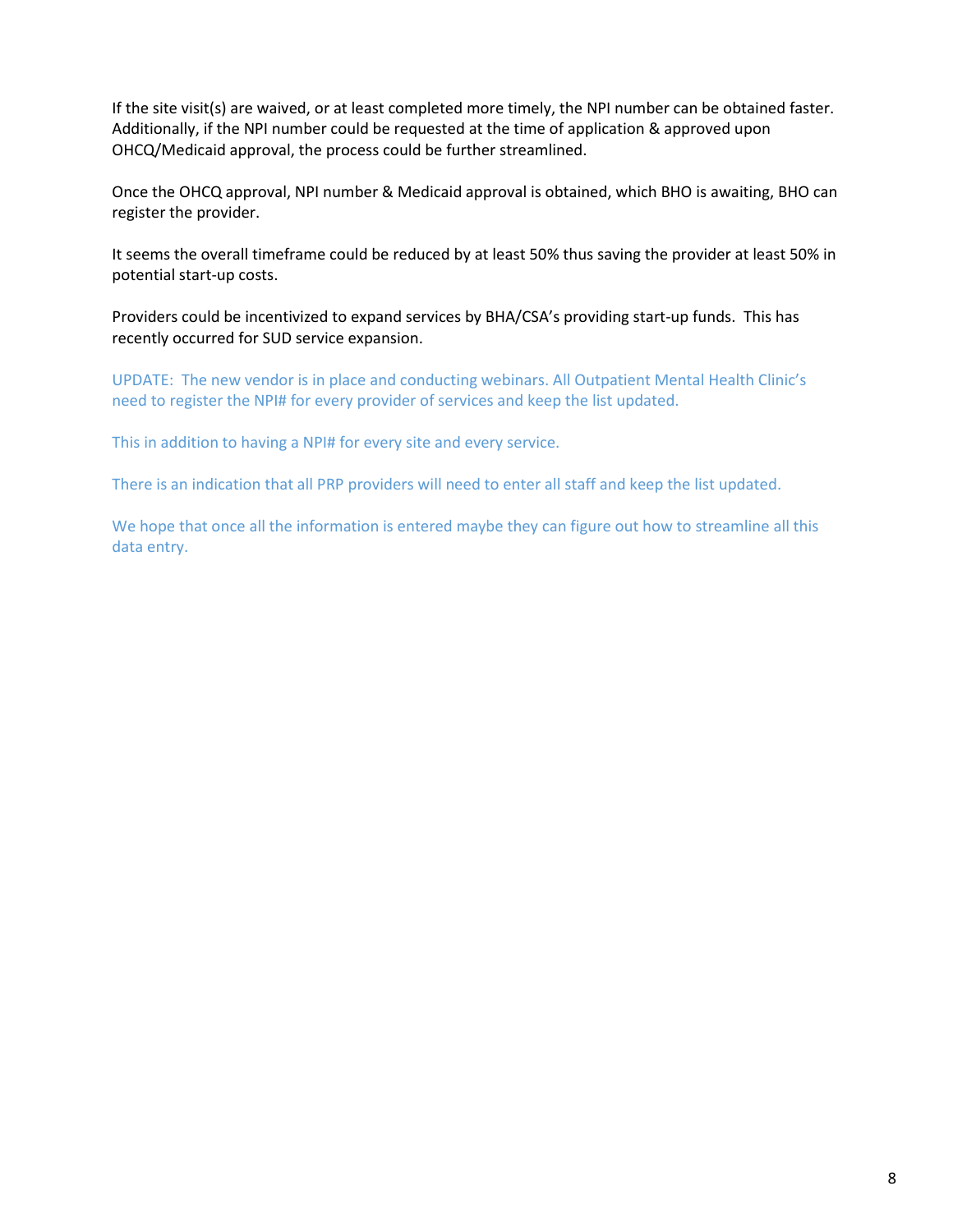## **Behavioral Health Coalition of the Mid Shore** 2018 Legislative Priorities

## **Behavioral Health Workforce Crisis**

*Recommendations to Streamline the Professional Counselor Licensing Process*

**Problem:** The Eastern Shore is in the midst of an opiate epidemic thus facing increased demand for behavioral health services. Normally there is an urgent need to increase the workforce to treat mental health and substance use disorders. The need becomes critical given the reduction in the SUD (Substance Use Disorder) treatment workforce through retirement and the transition of SUD services from grants to fee-for-service.

While Maryland's Board of Social work can turn around a Master's student's licensing application within 1 month of graduation, the Board of Professional Counselors often takes 6 months or more.

The following timeline outlines the LGPC licensing process:

- **April** Master's internship ends student can no longer see clients until licensed.
- **May** Student graduates.
- **June/July** Student begins application process must obtain official college transcripts to submit with the application. If course titles are not exactly as stated on application, student must also include college catalog course descriptions or course syllabi.
- **July/August** After the application is submitted, the student learns they need to also submit a Criminal Background check. This requirement is not listed on the Board website or application. The Board does not meet in July or August. Although a Committee that meets in July & August could apparently approve a flawless application, it appears that applications are typically held until the Board meets in September.
- **September**  The application must be approved by the Board of Professional Counselors prior to it notifying the NBCC (National Board of Certified Counselors) that the student is eligible to take the NCE (National Counselor Exam) – which is offered on-line the first week of the month. Timing of this process can delay access to the NCE test.
- **October** The student needs to pass the NCE to be eligible to take the MD Law Test which is offered only at the Board office and only twice per month. If the maximum number testing is reached, the student will have to wait until the next available testing date. Again, timing can delay access to the test.
- **November**  The student fulfills all obligations and waits for the license to be issued. This takes about 3 weeks.
- **November/December** An employer can now hire the student who finished interning in April to provide billable services.

**UPDATE:** Progress has been made with the Board of Professional Counselors Interim Director, Kimberly Link. After a meeting held on November 1<sup>st</sup> with several agency directors, state associations and Ms. Link, we were very encouraged by her grasp of the issues, her strategies, to address them, and her determination to resolve them. All present at the meeting pledged to support her and her efforts any way we can.

#### **Ms. Link will make a presentation at the Forum**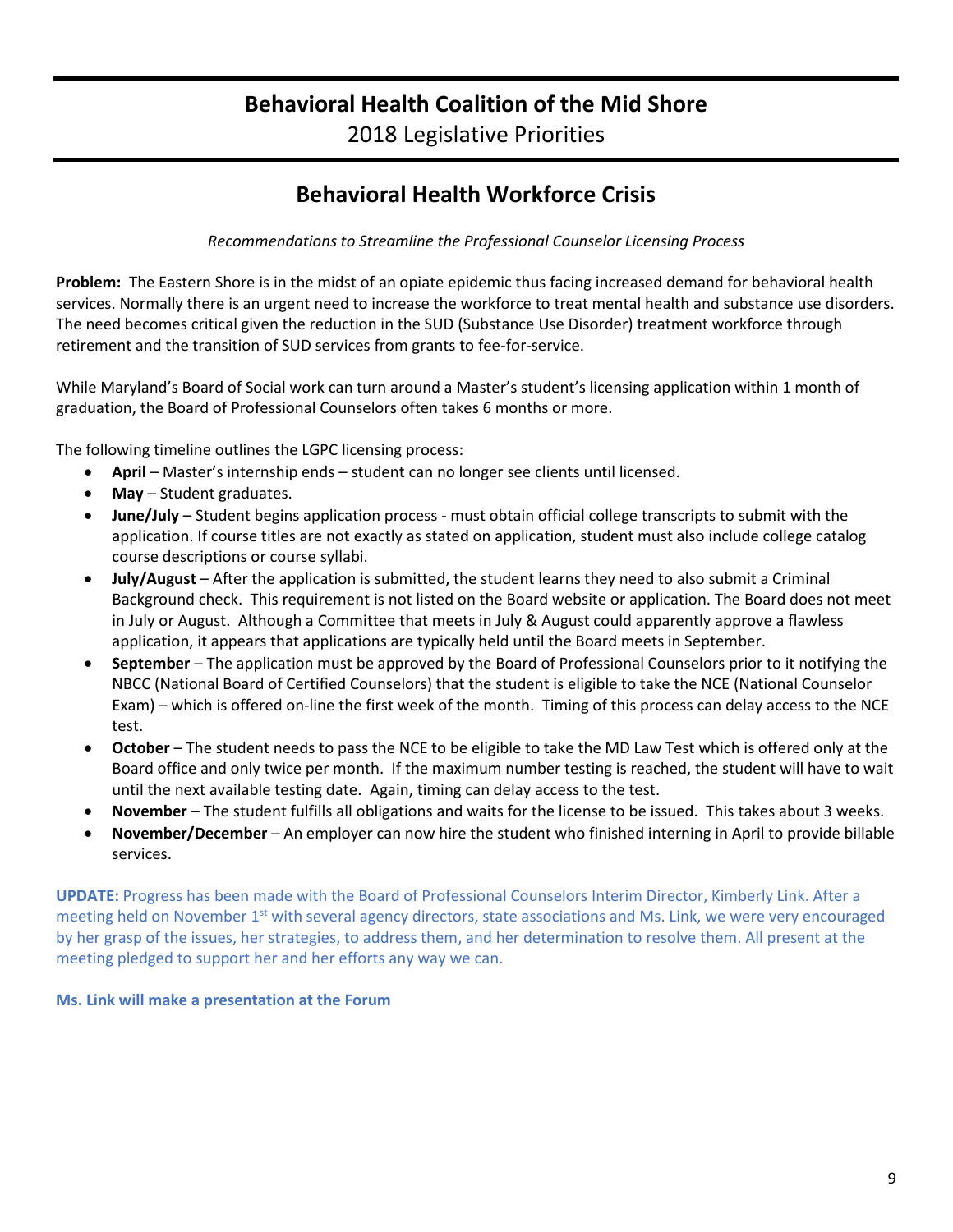## **Behavioral Health Coalition of the Mid Shore**

2017 Legislative Priorities

## **24/7 Crisis Services**

**Crisis Services Expansion Summary**

**In response to SB551/Ch. 405(2015 and House Bill 682/Ch. 406 (2015) a collaborative crisis expansion was submitted to the Behavioral Health Administration at their request in late August. Below is a summary. The final report is due to Governor Hogan 12/17 where it is hoped to be a legislative priority for the 2018 Session.** 

### **24/7 Crisis Stabilization Center in Elkton**

- Collaborative partnership with crisis beds, assessment, and stabilization with Union Hospital, Upper Chesapeake, Mobile Crisis, Upper Bay, Ashley Treatment Centers, Behavioral Health Administration, Law Enforcement
- Set to open in 2018

## **Crisis Intervention Team (CIT) Programming Expansion**

- Hire Full-Time CIT Officer Liaison to cover the 6 Counties
- 7 40 hour Mid Shore and 1 40 hour Cecil Training each year
- 3 24 hour Mid Shore and 2 24 hour Cecil Dispatcher Trainings each year
- Multiple law enforcement/community trainings of various topics in the Mid Shore and Cecil in Brown Bag/Lunch and Learn format as well as in 3 and 6 hour update formats with P#s, C#s, and CEUs attached.
- Peer to Peer Trainings to enhance Peer to Peer Support Program

### **Eastern Shore Crisis Response Line Expansion**

- Increase capacity to meet growing demand
- Dedicated line for law enforcement Calls for Service and Support
- Additional Call Center staff hired to meet current capacity needs and expanding capacity when additional 4 teams are added with same parameters

### **Mobile Crisis Expansion**

- Staffing of all Teams with 2 person shifts
	- o Person with Lived Experience
		- Certified Peer Specialists
		- Persons in Recovery (Behavioral Health) with AA/BSW/etc
	- o Expansion of Intern Program to include AA and Bachelor level for workforce development
- When teams go to 24/7/365, by 12/31/18, 30 hours of coverage will be provided
	- o 12-6 High volume shift based on current data
	- $\circ$  Staff will be based in Safe Space locations/Co-located with Law Enforcement to enhance partnership and enhance communities' feelings of safety in going to the locations
- Add 4 additional Mobile Crisis Teams with same parameters as existing teams
- Average cost in the Mid Shore for Incarcerated Individual with Behavioral Health needs \$170 versus \$114 without
	- Diverted 198 in FY14; 193 in FY15; 434 in FY16; 359 in FY17 **Total 1184**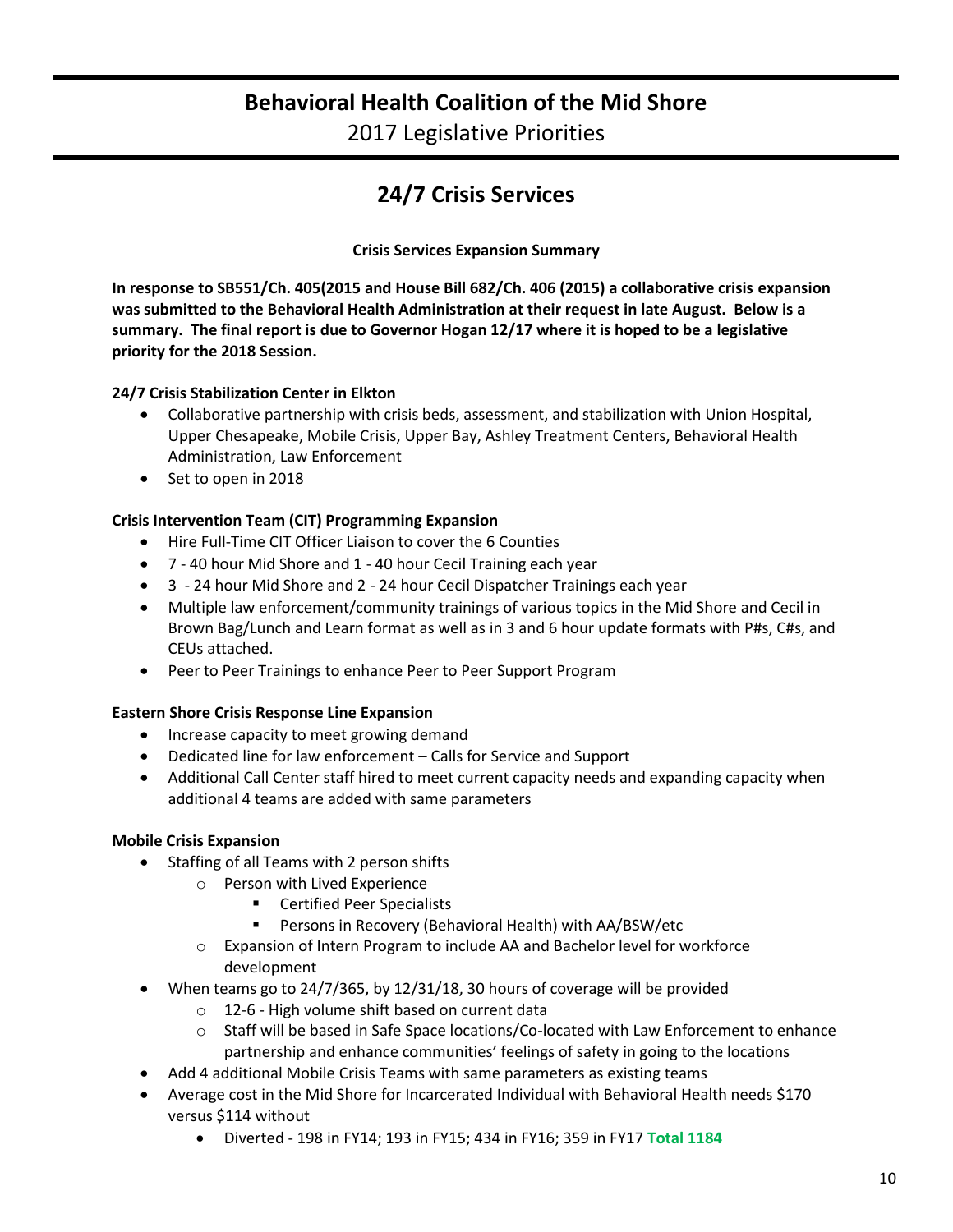#### • Potential Savings \$201,280

- Average cost according to the Health Care Blue Book for an ER visit in the Mid Shore is \$2189
	- Diverted  $-516$  in FY14; 912 in FY15; 1221 in FY16; 1229 in FY17 Total 3878
	- Potential Savings \$8,488,942

#### **Safe Stations/Specialized Addictions Programming**

- Community collaborations with law enforcement, EMS, providers, hospital, and crisis to address the opioid and other community addictions needs
- County/community specific programming

#### **Specialized Services**

- Enhanced funding for individuals who are deaf and hard of hearing
- Enhanced funding for consumer support funds

#### **Wellness, Recovery and Peer Support for Individuals and Families across the Region**

- Expansion of Chesapeake Voyagers serving the 5 Mid Shore Counties, with location in Talbot
- Expansion of DRI-Dock Wellness and Recovery Center in Dorchester
- Expansion of Family Peer Support through Maryland Coalition of Families
- Expansion of Recovery in Motion in Kent

#### **Urgent Care**

- Expansion of Urgent Care Appointments for On Demand availability
- Expansion of Urgent Care Appointments for Substance Use